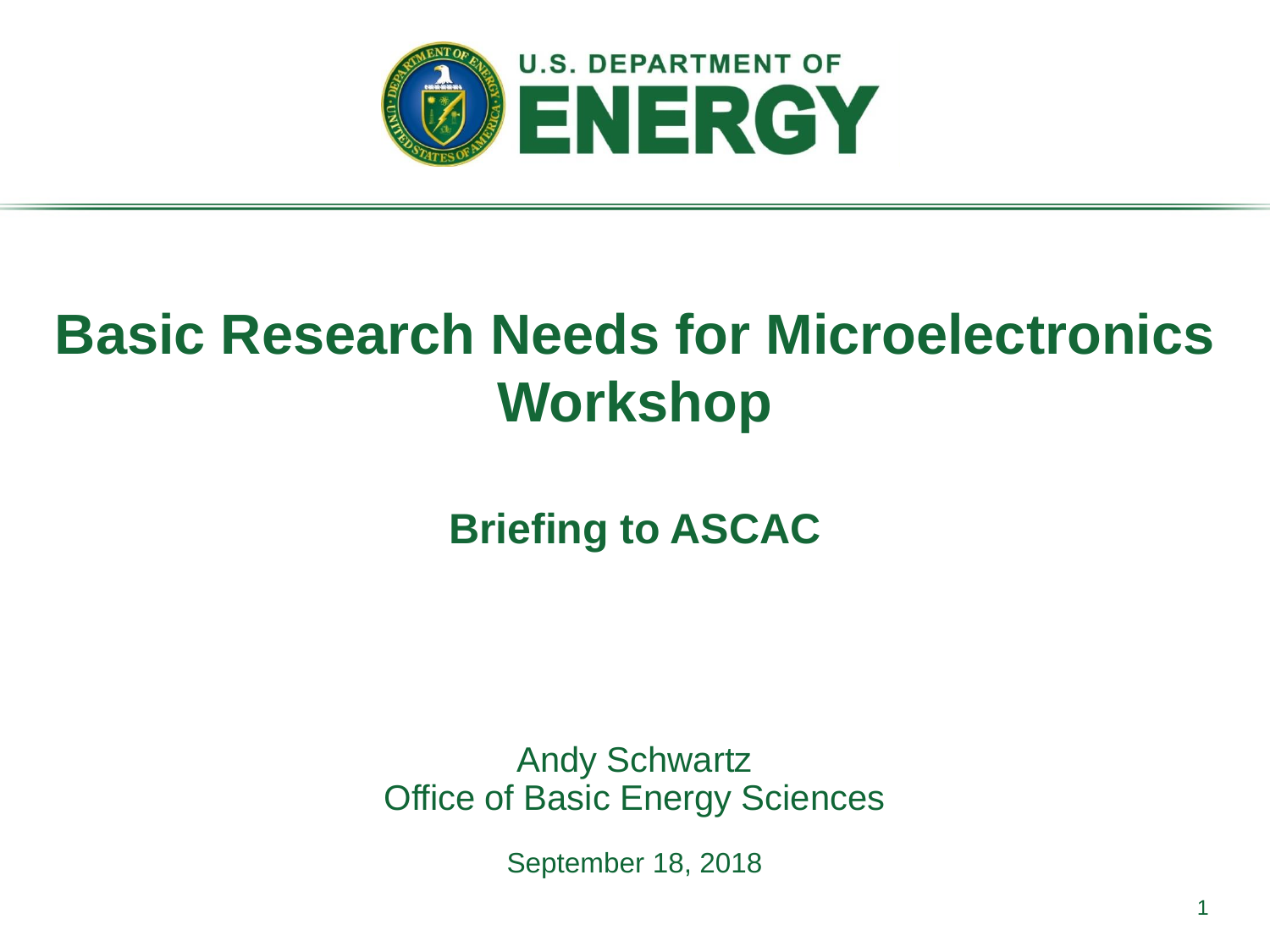Basic Research Needs for Microelectronics Workshop Co-sponsored by ASCR, BES, HEP; October 23 – 25, 2018

Workshop Chair: Cherry Murray (Harvard Univ.) Associate Chairs: Supratik Guha (ANL) Dan Reed (Univ. of Utah)

Technology Liaison: Gil Herrera (SNL) SC Technical Leads: Andy Schwartz (BES) Robinson Pino (ASCR) Eric Colby (HEP)



#### **CHARGE**:

- Conduct a thorough assessment of critical scientific challenges, fundamental research opportunities, and priority research directions that require further study as a foundation for future advances in microelectronics over the next decade and beyond.
- Emphasize energy-relevant applications and those areas that are aligned with the missions and needs of the DOE Offices of Advanced Scientific Computing Research (ASCR), Basic Energy Sciences (BES), and High Energy Physics (HEP) including data management and processing, power electronics, and high performance computing.
- Examine research that is relevant to both the extension of CMOS and beyond CMOS technologies; however topics of direct relevance to Quantum Information Science and Quantum Computing are outside the scope of this workshop.
- Focus on a co-design innovation ecosystem in which materials, chemistries, devices, systems, architectures, and algorithms are researched and developed in a closely integrated fashion.

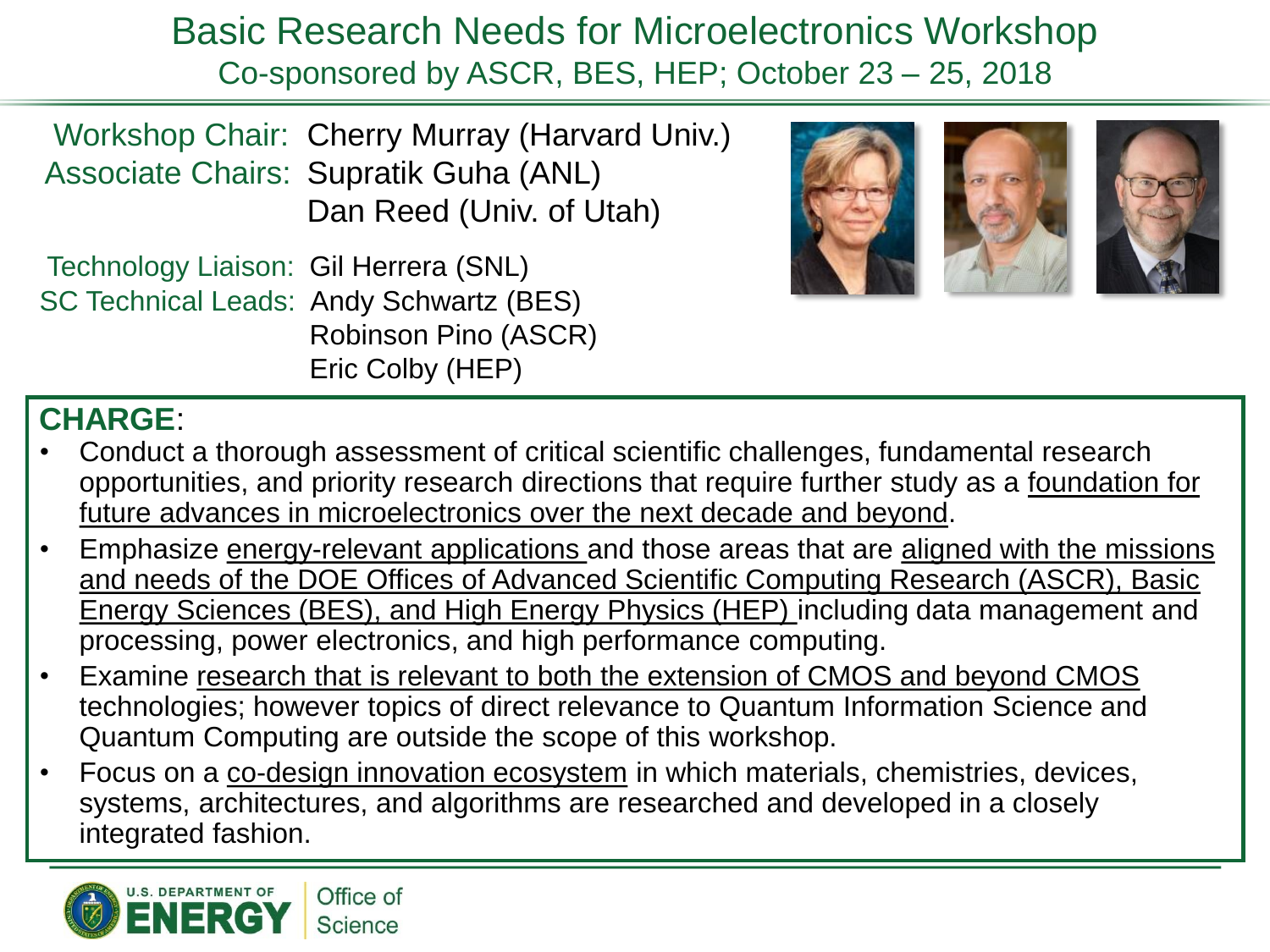- Motivation for BRN workshop
- One-day Roundtable held in May 2018 – Goals, Format, Output
- Planning for October BRN workshop

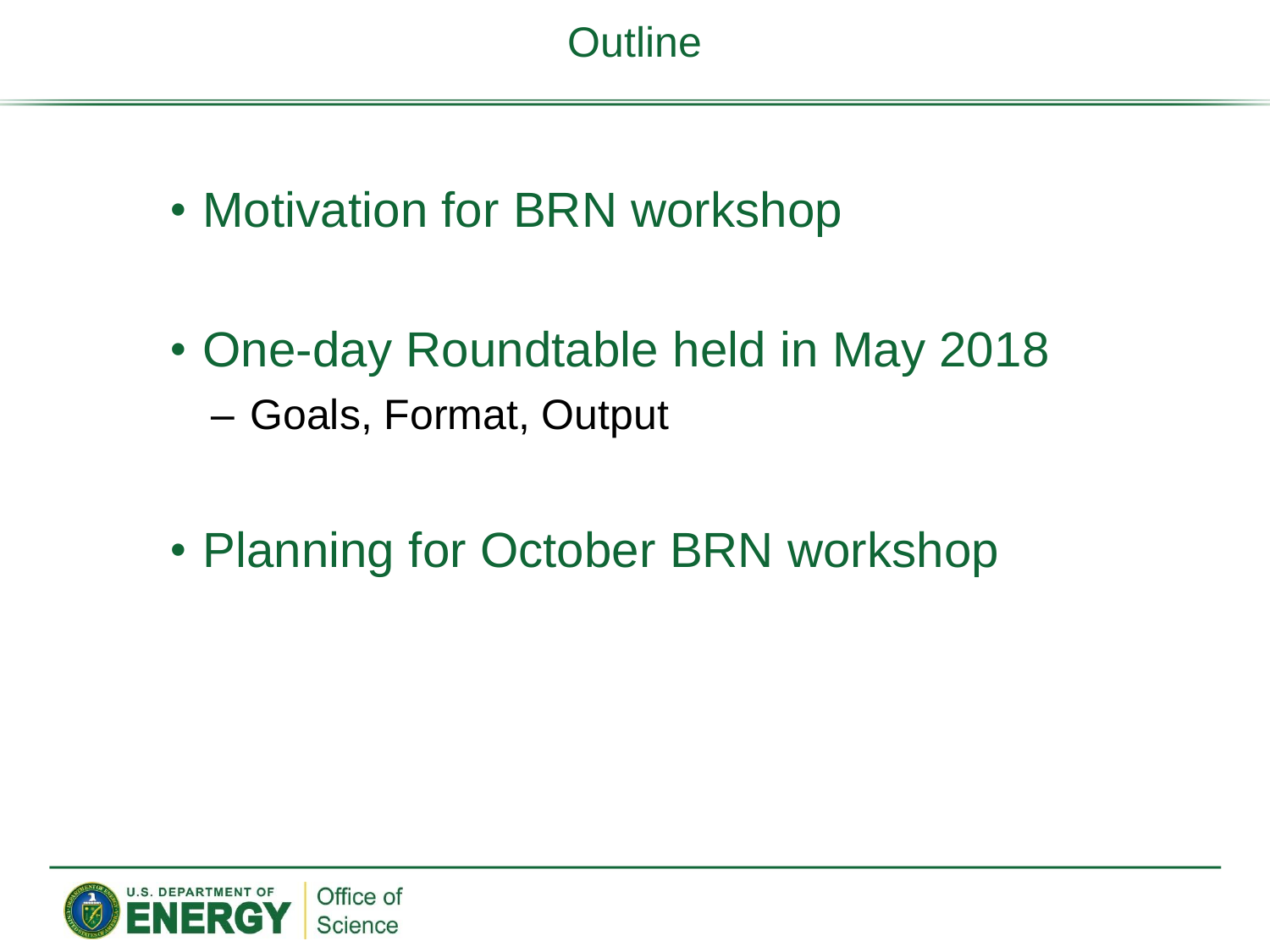- Semiconductor-based microelectronics are critical to the U.S. economy, scientific advancement, and national security
	- Semiconductor products are currently the third largest class of U.S. exports (behind aircraft and automobiles)
	- U.S. companies account for more than 50% of the world market by revenue
	- Semiconductor industry directly employs ~250,000 people; ~1 million associated jobs
- The decades long success of Moore's Law was driven by innovation
	- Materials and chemical sciences
	- Computer science
	- Electrical engineering
	- Fabrication technologies
- Additional innovation needed to keep up with dramatic market growth

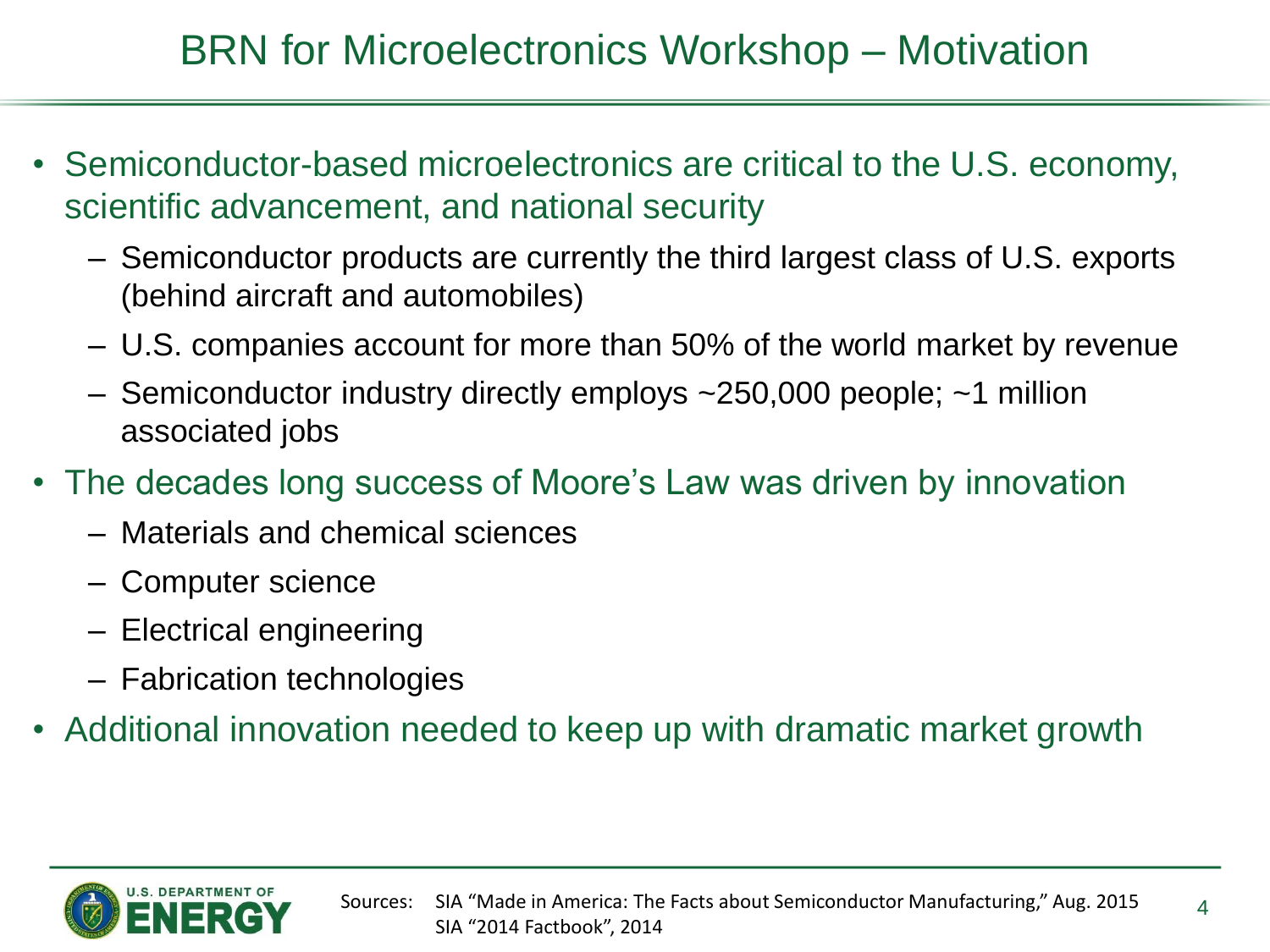## Innovation Opportunity Space

- Materials Research
- **Device Physics**
- Design and Fabrication
- Computer Science & Applied Math
- **Other Considerations** 
	- *Outside the box*: Alternative materials, devices, fabrication techniques and architectures are likely to result
	- *Use-inspired science*: Function and application need to be considered at early stages

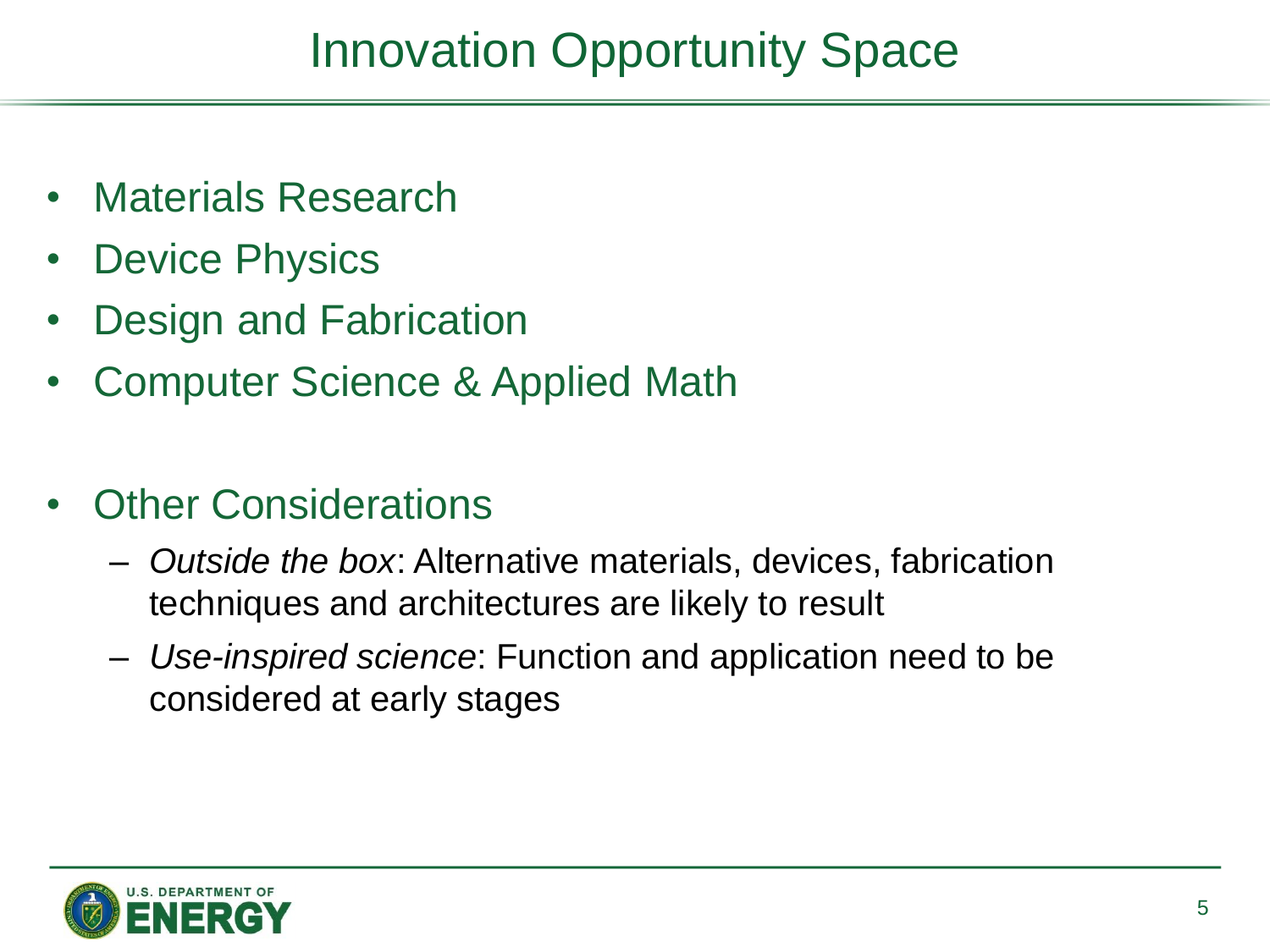#### Future Computing Technologies are Important to DOE as well as many other Federal Agencies

- High-performance computing & simulation underpin DOE missions in energy, environment, and national security
	- Historical role of computing in DOE
	- DOE/vendor synergies in deploying computing technologies
- Future computing technologies (e.g., quantum, neuromorphic, probabilistic, etc.) hold promise for next-generation DOE mission applications
	- DOE research and facilities (e.g. HEP experiments, ASCR HPC, BES light sources) will depend on advanced computing and sensing technologies
	- Likely will augment, not replace, conventional supercomputing
	- Could open new avenues for use of computing in science (data analytics, machine learning, artificial intelligence, …)
- New directions for applied mathematics and computer science are likely to emerge that could enable new science across DOE-SC

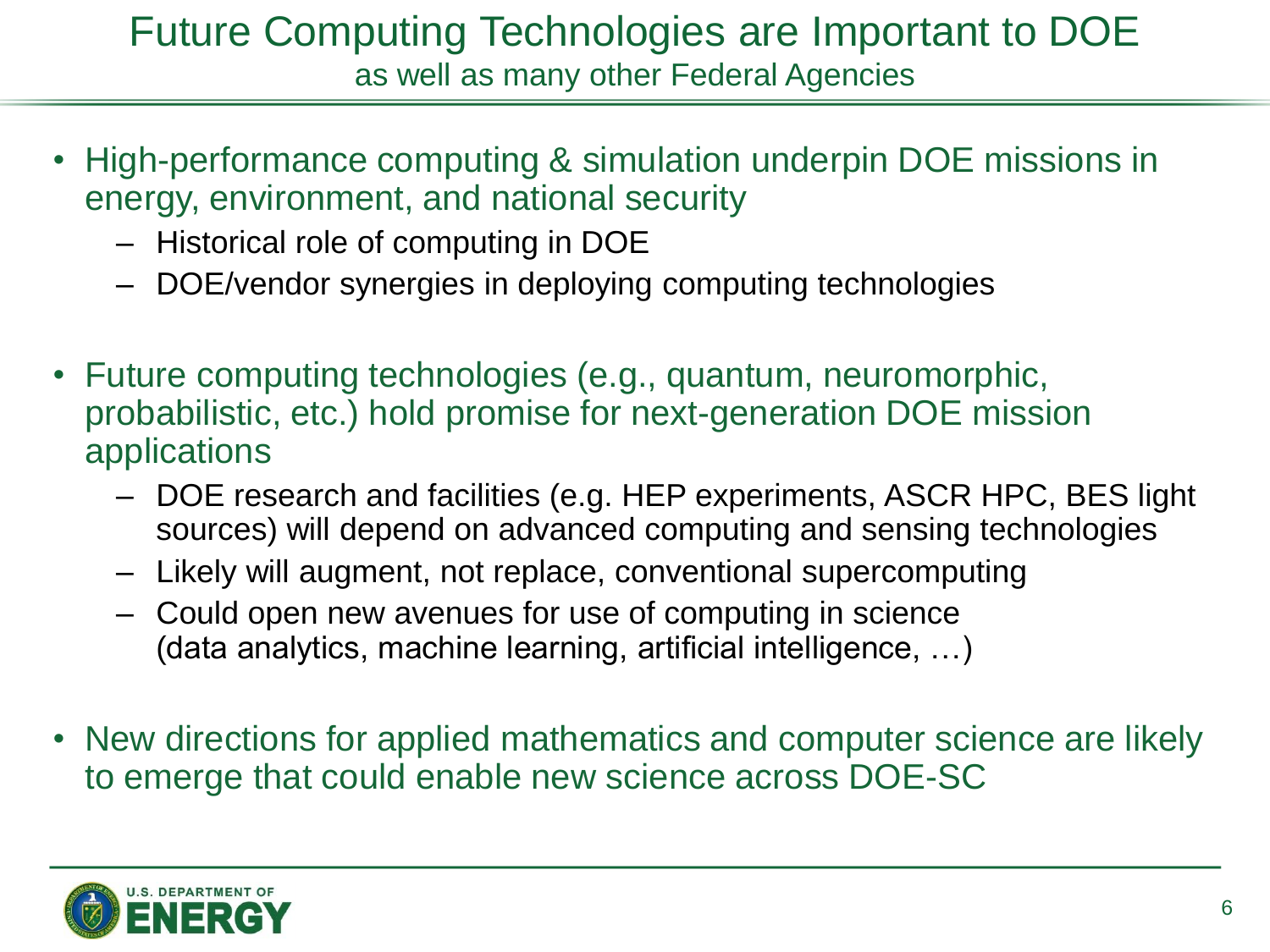## Call To Action

- Significant challenges as CMOS extends below 5nm
- The end to Moore's Law will impact U.S. industry and competitiveness
- The importance of this issue and its technical complication will require *innovative approaches* to keep the U.S. in a leadership position
- Solving a problem of this scale will require *"whole of government"*  approach and a robust *public/private partnership* to apply the best research from *industry, academia and government research facilities* to allow the U.S. to successfully make this technology transition
- DOE, and particularly the Office of Science, will play a significant role in this effort
- DOE-SC was charged with organizing a *Basic Research Needs Workshop* to define the highest priority research directions

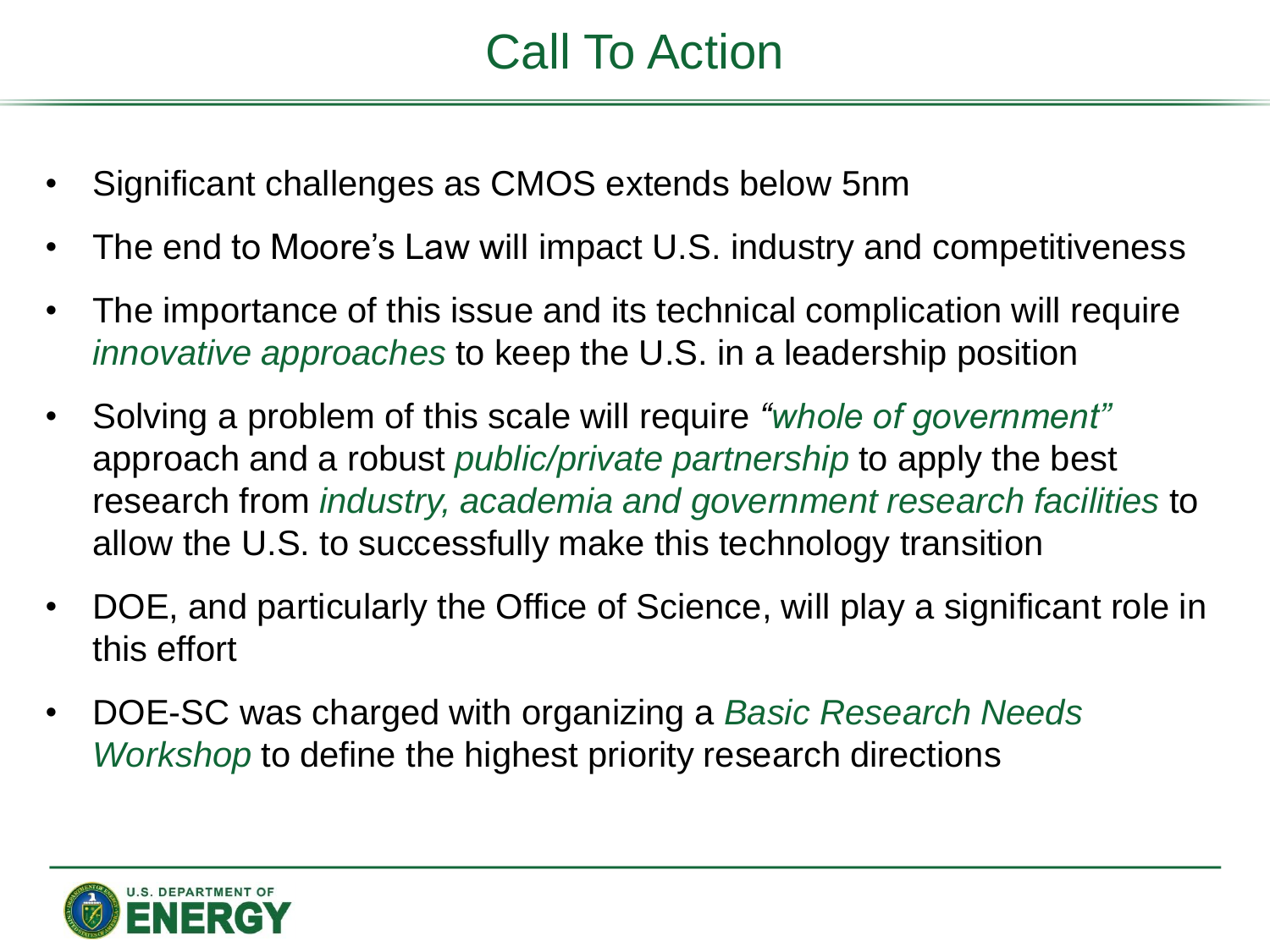#### Microelectronics BRN Scoping Roundtable – Goal May 18, 2018

- Convene a small group of experts from industry, academia, and national labs to **discuss most critical scientific knowledge gaps that will impede progress in microelectronics technology of the next decade.**
- Identify a group of 3-5 topical areas in which fundamental research over the next 5-10 years could result in significant impact on microelectronics technology, with an emphasis on areas aligned with DOE-SC capabilities and needs.
- **Use the output of the Roundtable to define the scope for a BRN workshop to be held in Fall 2018.**

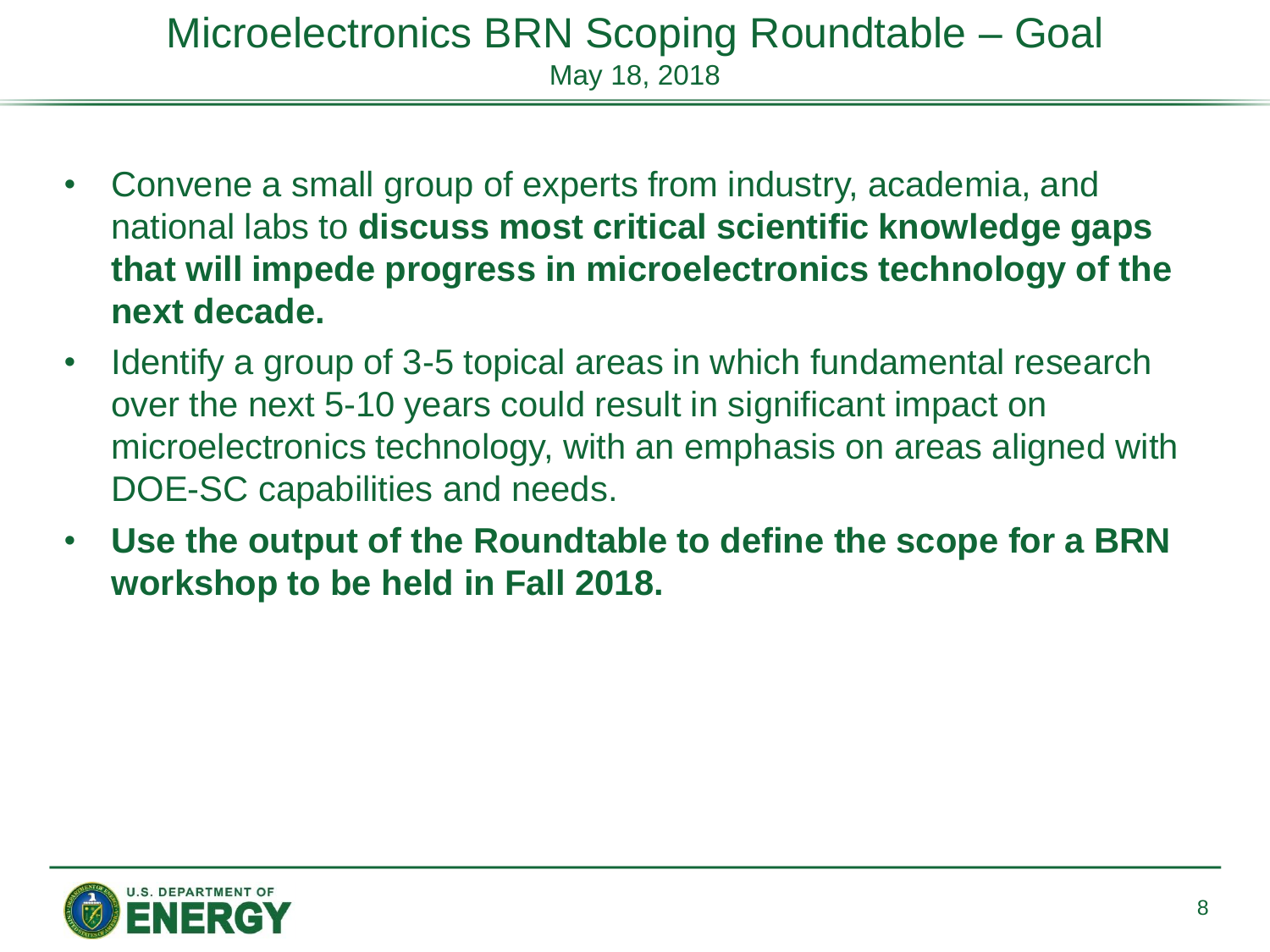#### Microelectronics BRN Scoping Roundtable – Format May 18, 2018

- Chaired by Gil Herrera of SNL
- 17 Participants from Academia, Industry, Labs
- Introductory remarks by DOE-SC leadership
- Each participant asked to present the following:
	- A brief statement of your background as it relates to the development of advanced microelectronics
	- From your personal perspective or that of your organization, an overview of the most critical roadblocks, knowledge gaps, research needs, and opportunities related to the development of microelectronics over the next decade.
- Discussion of common themes

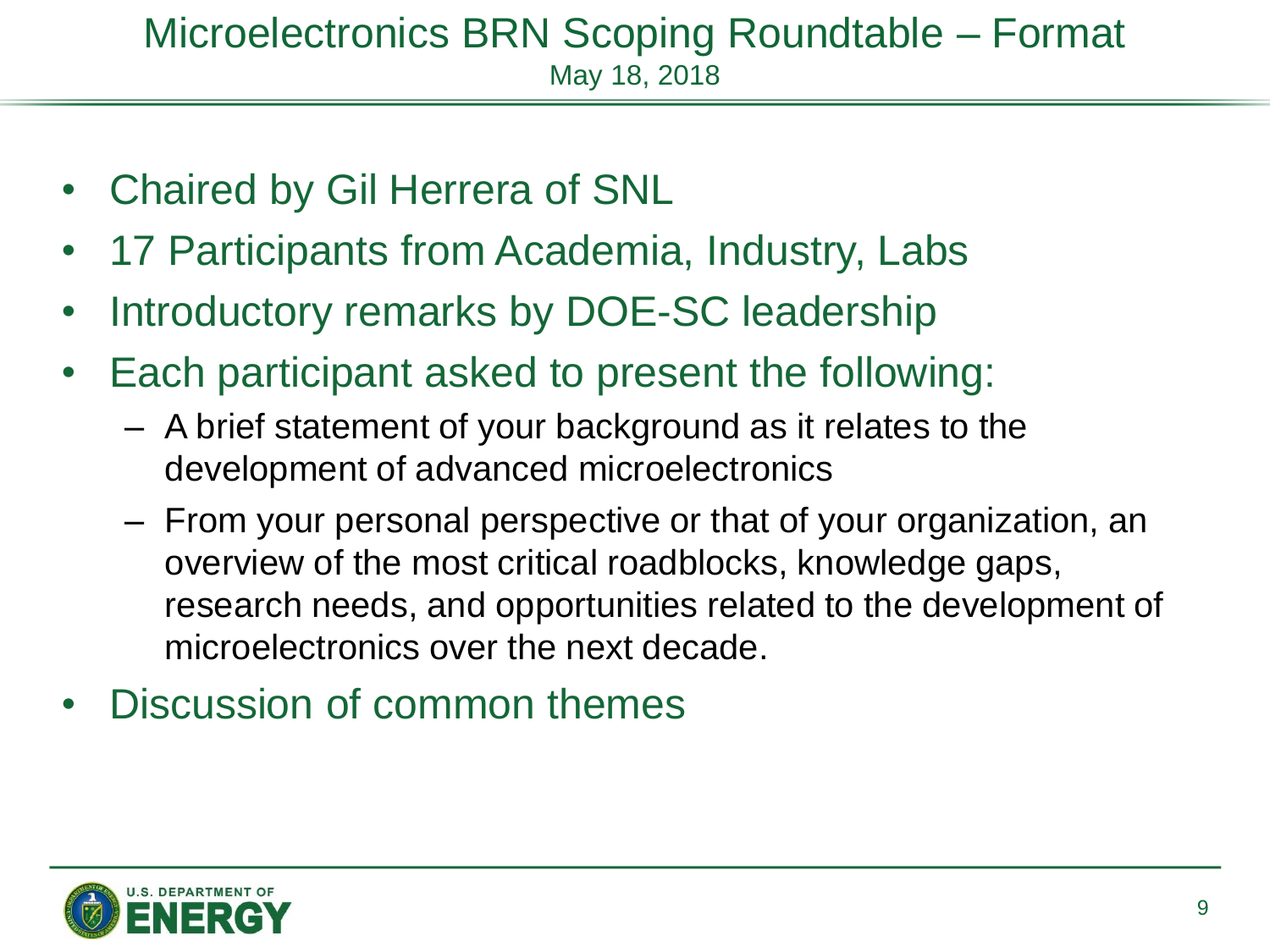#### Microelectronics BRN Scoping Roundtable – Output May 18, 2018

- Notes from the meeting summarized the common themes, including the following:
	- **Materials**
	- Device physics
	- Emerging architectural approaches and 3D integration
	- Crosscutting: Metrology, energy efficiency, and manufacturability
- A list of potential questions to be addressed at the BRN workshop:
	- What are the materials challenges at the extremes that will enable continued CMOS device performance improvements absent dimensional scaling?
	- What new materials/devices should be explored to enable post-CMOS systems?
	- What new theory must be developed to support device design, modeling, and simulation for post-CMOS devices?
	- What new experimental and measurement techniques will be required to enable thorough materials and device characterization?
	- What new architectures and architectural approaches for High Performance Computing (HPC) will be required to continue performance improvements with CMOS-based computers at the end of scaling? To exploit the advantages of new devices and materials for post-CMOS HPC?
	- What technological opportunities, particularly in areas relevant to Office of Science facilities, are enabled by new devices and materials?

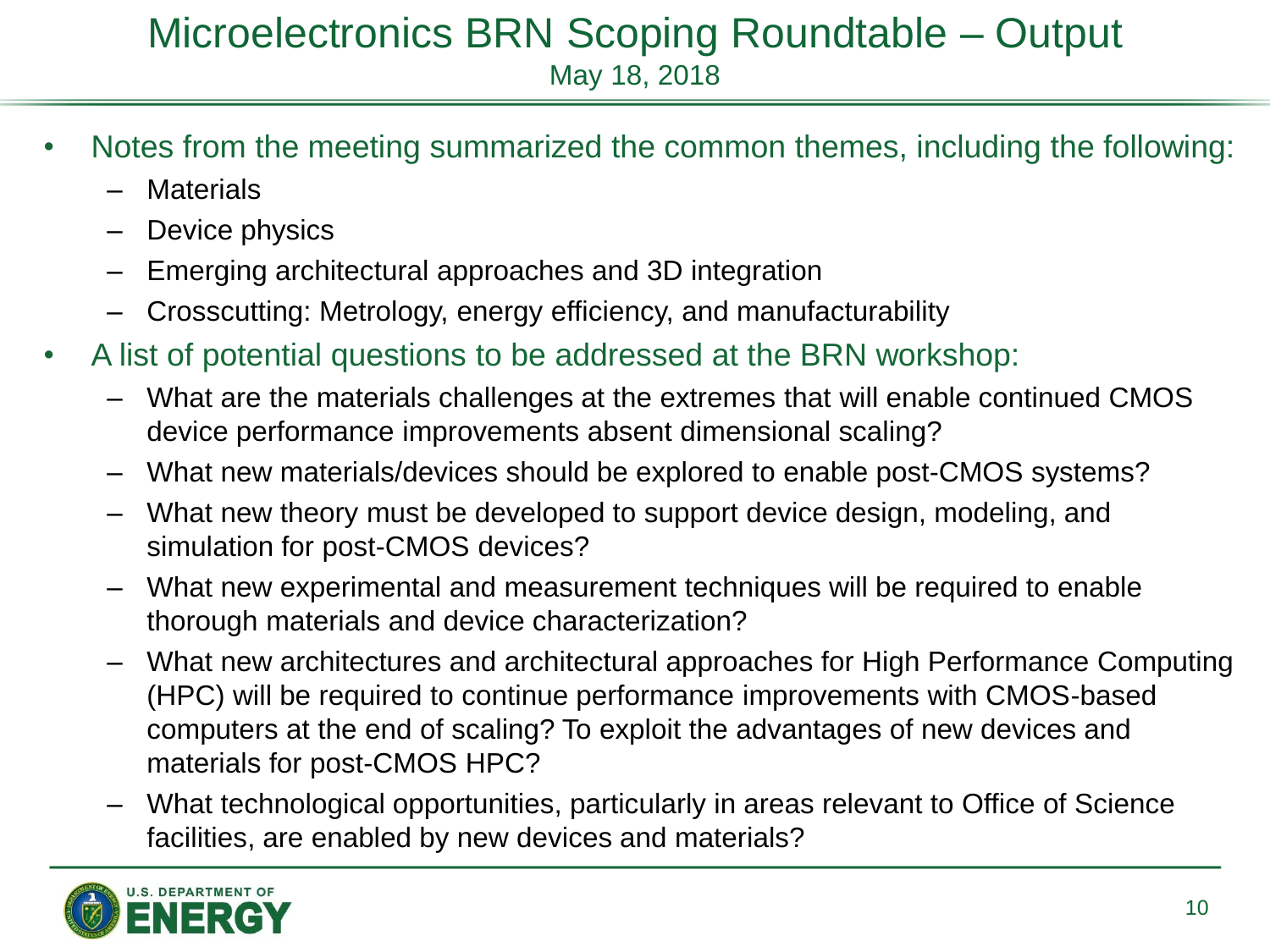#### Basic Research Needs for Microelectronics Workshop Co-sponsored by ASCR, BES, HEP; October 23 – 25, 2018

- Based on output from Roundtable, DOE-SC wrote the Charge for the October BRN workshop and recruited the three chairs
- DOE-SC and the Workshop Chairs developed the scope and structure for the workshop:
	- Breakout Panel 1: *Big Data Collection, Analytics, and Processing for future SC Facilities*
		- Leads: Kerstin Kleese van Dam (BNL), Sayeef Salahuddin (UC Berkeley)
	- Breakout Panel 2: *Co-Design for High Performance Computing beyond Exascale*
		- Leads: Jim Ang (PNNL), Tom Conte (GA Tech)
	- Breakout Panel 3: *Power Control, Conversion, and Detection*
		- Leads: Bob Kaplar (SNL), Debdeep Jena (Cornell)
	- Breakout Panel 4: *Crosscutting Research*
		- Leads: Rick Stevens (ANL), Harry Atwater (Caltech)